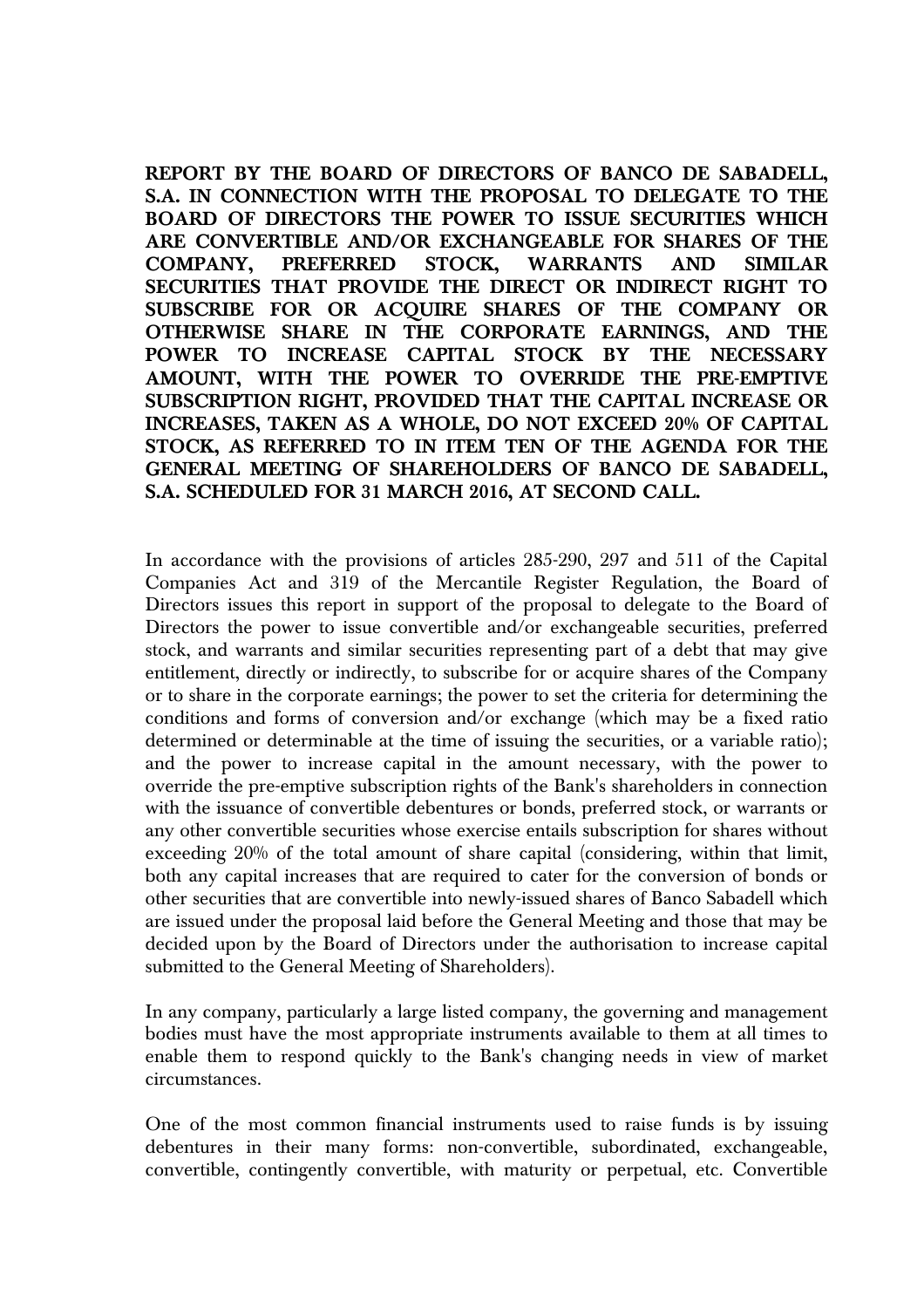and exchangeable debentures offer significant advantages. Firstly, they are favourable for the issuer in that they provide an efficient form of funding in terms of cost or the potential issuance of new capital, which contributes to strengthening the Bank's capital ratios or helps absorb losses in the event of non-viability or insufficiency of own funds (contingency). Secondly, they appeal to investors because they are a cross between fixed-income and equity securities since they include the option, in certain circumstances, or even the requirement to be converted into shares of the Bank. These advantages for investors are what potentially make these securities an attractive on-balance sheet funding instrument for issuers.

The Board of Directors understands that the motion presented to the company's General Meeting is motivated by the advisability of providing the Board with the instruments authorised by the current Capital Companies Act and other legislation that is applicable to the Bank so that, without having to first call and hold a General Meeting, it may issue convertible and/or exchangeable securities, preferred stock, and warrants and similar securities representing part of a debt that may give entitlement, directly or indirectly, to subscribe for or acquire shares of the Bank or otherwise share in corporate earnings, which—under the limits, terms, maximum amounts and other conditions decided by the General Meeting—are considered to be in the Bank's interests.

As indicated above, this proposal is presented under the provisions of articles 319 of the Mercantile Register Regulation and 511 of the Capital Companies Act, which provide the possibility for the General Meeting to delegate to the Board of Directors the power to issue bonds that are convertible into shares, preferred stock, and warrants and similar securities, with the power to override the pre-emptive subscription right. In this connection, the motion to grant powers to the Board of Directors also contemplates granting it the power to increase capital as necessary to cater for conversion provided that such capital increase by delegation, combined with the other capital increases that it has resolved to make under authorisations granted by the General Meeting, does not exceed one-half of the capital at the time of authorisation, as established under article 297.1.b) of the Capital Companies Act, for a 5-year period as from the date of the General Meeting at which those motions will be submitted for approval.

In view of the ongoing development and specialisation of securities issues in the financial markets, the motion to delegate to the Board of Directors the power to issue convertible and/or exchangeable debentures and preferred stock, warrants, and similar securities, distinguishes between convertible debentures, which are regulated specifically under the Capital Companies Act, and preferred stock, warrants, and any other security which in practice entitles the holder to convert or exchange for shares of the Bank. This distinction clarifies the potential different interpretations arising from the fact that those securities are not specifically regulated under the Capital Companies Act. The resolution requires that, in issuing such securities, the Board of Directors ensures strict compliance with the regulations applicable to the issuance of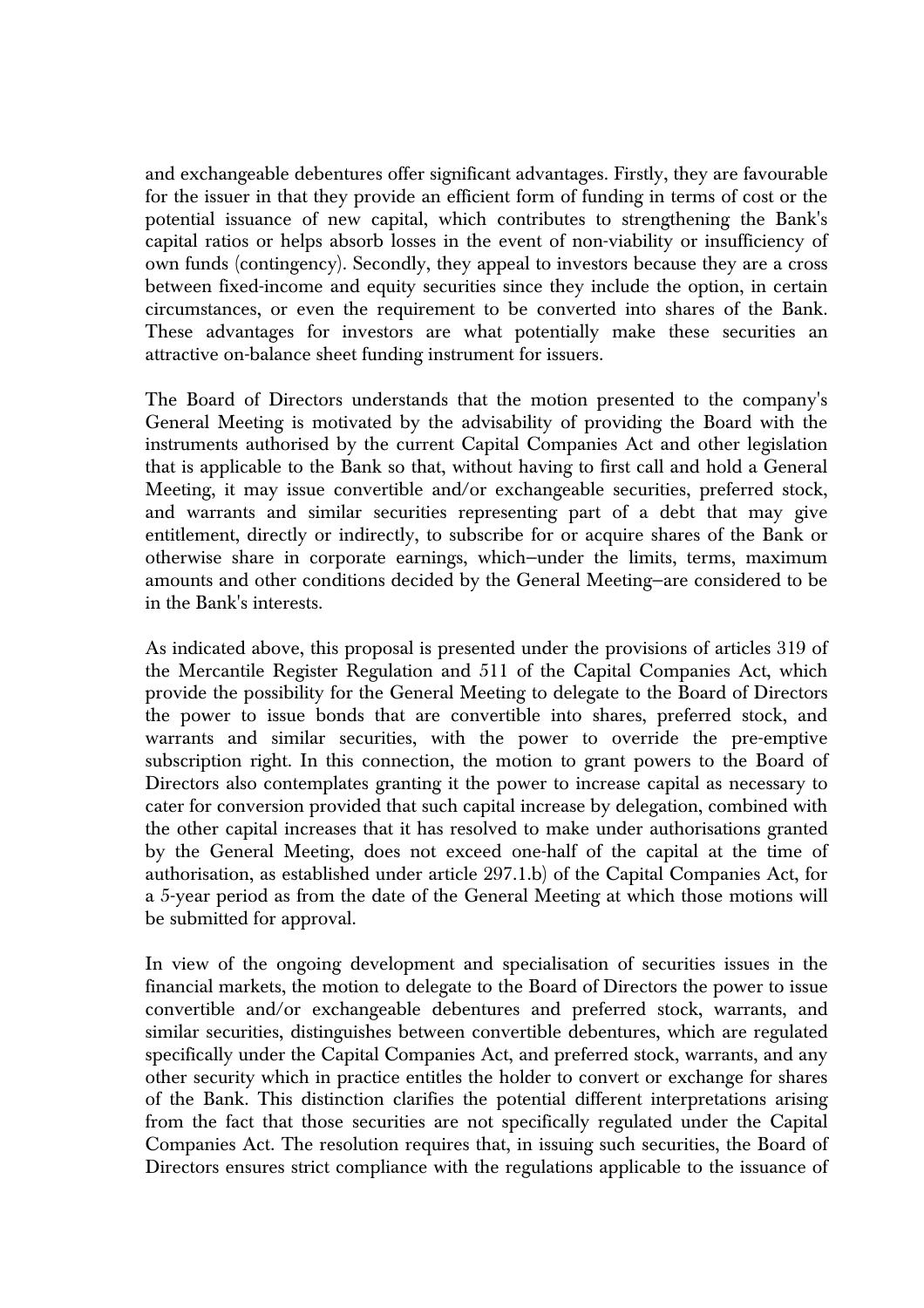convertible securities as specifically regulated under the Capital Companies Act which is applicable due to their nature, thereby ensuring that the lack of specific regulations cannot be interpreted as meaning that it is not necessary to comply with the requirements established by that law for convertible debentures. In short, the conditions of the resolution will mean that all kinds of securities carrying the right to exchange or subscribe for shares of the Bank are given the same treatment in practice; this principle is established by analogous application of the provisions of Title XI (with the specific provisions for listed companies set out in Title XIV) of the Capital Companies Act regarding the requirements for the issuance of securities which are convertible into newly-issued shares, and by the principle of equivalence of securities as set out in Royal Decree 1310/2005, of 4 November, which partially implements the consolidated text of the Securities Markets Act,. approved by Legislative Royal Decree 4/2015, of 23 October, on listing of securities on official secondary markets, public offerings for sale or subscription, and the prospectus required for those purposes, as well as Order EHA/3537/2005, of 10 November, implementing article 37.6 of the consolidated text of the Securities Markets Act, approved by Legislative Royal Decree 4/2015, of 23 October, which establishes that the issuer of publicly-offered preferred stock, warrants, or similar securities must respect the basic aspects of the rules governing the issuance of convertible debentures.

In any event, the motion to delegate to the Board of Directors the power to issue convertible and/or exchangeable securities as well as preferred stock, and warrants and similar securities that provide the direct or indirect right to subscribe for or acquire shares of the Bank, includes safeguard clauses to ensure that the subscription price of those securities may not be less than the par value of the shares into which they are convertible, thereby ensuring compliance with the provisions of articles 59.2 and 415.2 of the Capital Companies Act, which prohibits the issuance of shares at a price below their par value.

The motion also provides the criteria for determining the rules and forms of conversion and/or exchange, although, in the event that the Board of Directors decides to make use of the authorisation granted by the General Meeting, the Board of Directors is entrusted with specifying some of those rules and forms for each issue in accordance with the criteria established by the General Meeting.

Accordingly, it will be the Board of Directors that determines the specific conversion ratio, which may be determined at the time the securities are issued or may be a variable conversion ratio and, to that end, at the same time as approving the issuance of convertible and/or exchangeable securities under the delegation granted by the Meeting, it must produce a report detailing the specific rules and forms for conversion applicable to the specific issue, which must be accompanied by the report by auditors other than those of the Bank that is referred to in articles 414 and 417.2.b of the Capital Companies Act.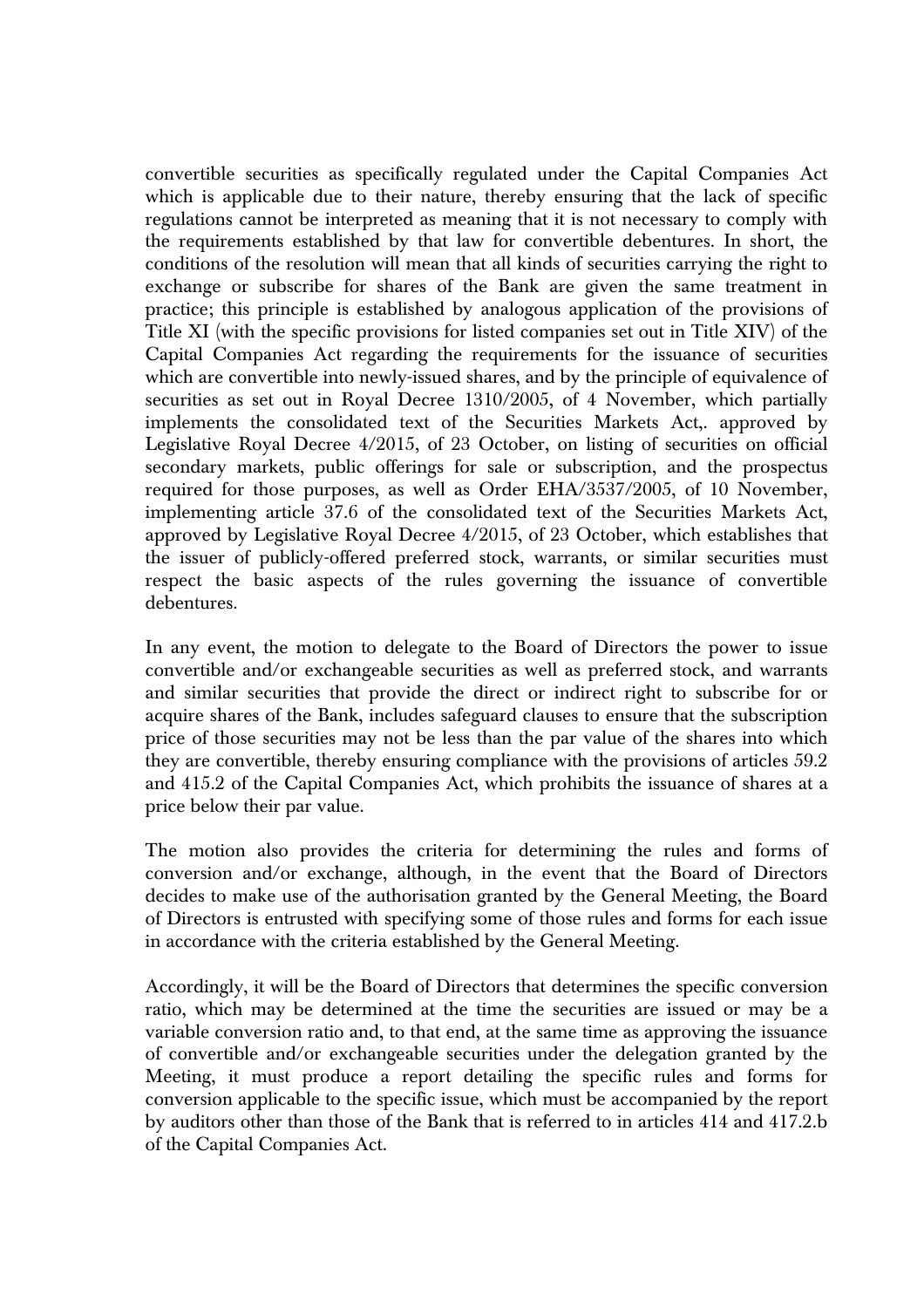Specifically, the resolution to grant the Board of Directors the power to issue convertible and/or exchangeable fixed-income securities, preferred stock, and warrants and similar securities that may give entitlement, directly or indirectly, to subscribe for or acquire shares of the Company which is submitted to the General Meeting provides that the securities to be issued under the authorisation be valued at their nominal value and the shares be valued:

- (i) at the determined or determinable fixed price that is established in the Board of Directors resolution made by use of this delegation and, in any event, at least the higher of the share's average price (whether the arithmetic mean or a weighted average, at the discretion of the Board of Directors) on the Continuous Market of the Spanish Stock Exchanges, based on the closing prices, the average price of each session or another reference price, during a period to be determined by the Board amounting to not more than three months and not less than three calendar days, which may conclude at any time up to the date of adoption of the decision by the Board of Directors to issue the securities of reference, and the share price on that same Continuous Market based on the closing price of the last session immediately before the adoption of the aforementioned resolution; additionally, a discount not exceeding 25% may be established with respect to that minimum share value.
- (ii) with a variable conversion and/or exchange ratio in which the price of the shares for the purposes of conversion and/or exchange is the average price (arithmetic and/or weighted) on the Continuous Market of the Spanish Stock Exchanges in which they are listed, based on the closing prices, the average price in a session or another reference price, during a period to be determined by the Board amounting to not more than three months and not less than three calendar days, which may conclude at any time up to the beginning of the period for conversion or the date of conversion or exchange, as may be decided; additionally, a minimum and/or maximum reference price for the shares may be established for the purposes of conversion and/or exchange, in the terms that the Board of Directors sees fit.

Accordingly, the directors consider that the Board is being granted sufficient flexibility to establish the share value for the purposes of conversion as a function of market conditions and other applicable factors.

Additionally, and in accordance with article 415.2 of the Capital Companies Act, the motion to delegate to the Board of Directors the power to issue convertible securities envisages that, for conversion purposes, the nominal value of the debentures may not be less than the par value of the shares.